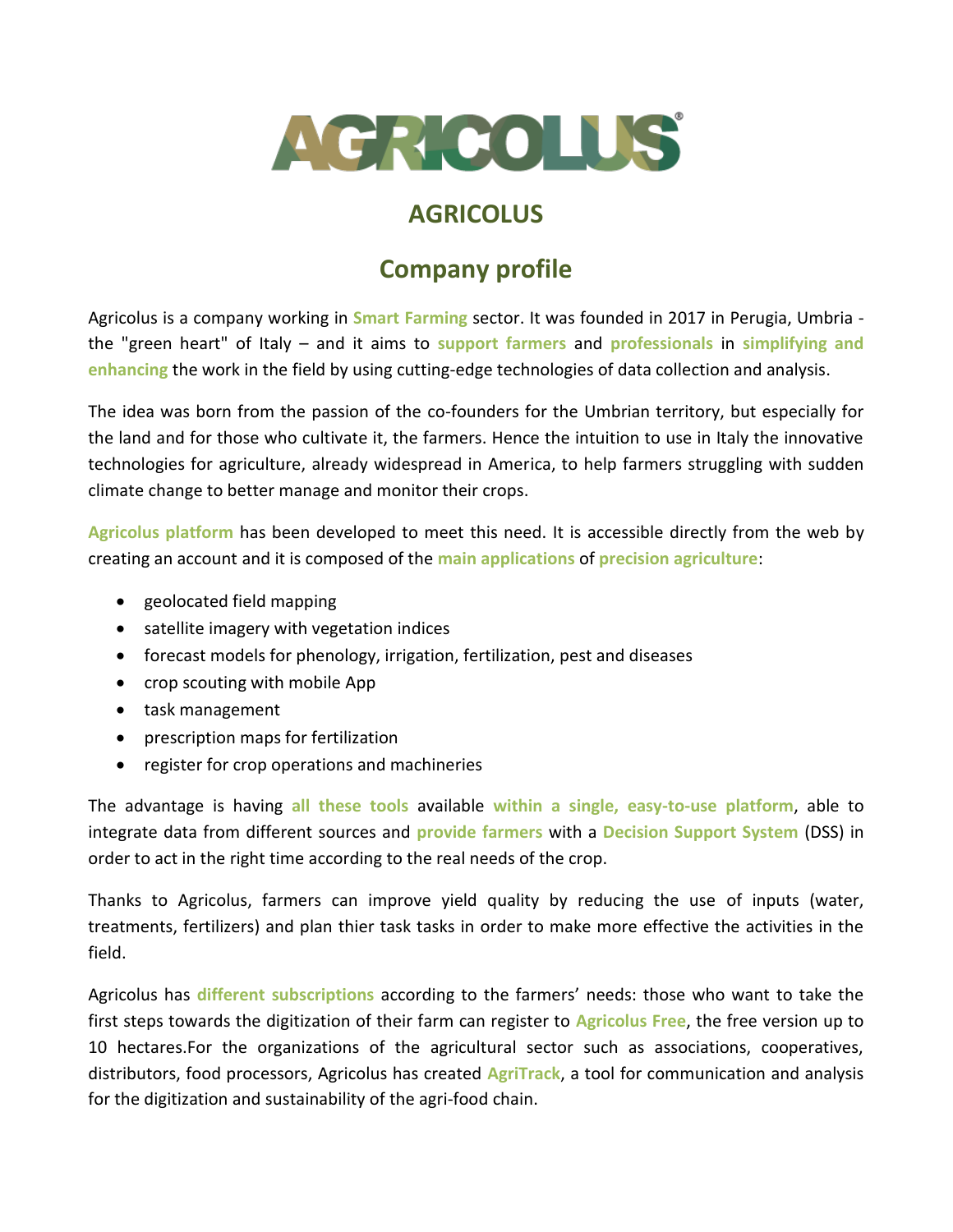

The company is composed of a **multidisciplinary team**: agronomists working closely with developers, data analysts and GIS technicians to combine their skills and offer a platform that takes into account agronomic needs but is at the same time intuitive and easy to use. The Marketing & Sales team follows customers before and after the purchase step by step, selects the most important partners of the sector to present a complete offer and is responsible for creating valuable content. The uniqueness of Agricolus is to have an internal Research and Development area able to independently process the indices of vegetation from satellite, develop forecast models and new features that meet the demands of the market and the needs of all actors of the agri-food chain, from farmers to food processors.

The board: Andrea Cruciani (CEO), Antonio Natale (HR Director), Diego Guidotti (R&D), Luigi Radaelli (CMO).

Agricolus is one of the **EIT Food's RisingFoodStars**, a European consortium dedicated to innovation in the food sector, and it is involved in several Horizon Europe projects as a partner.